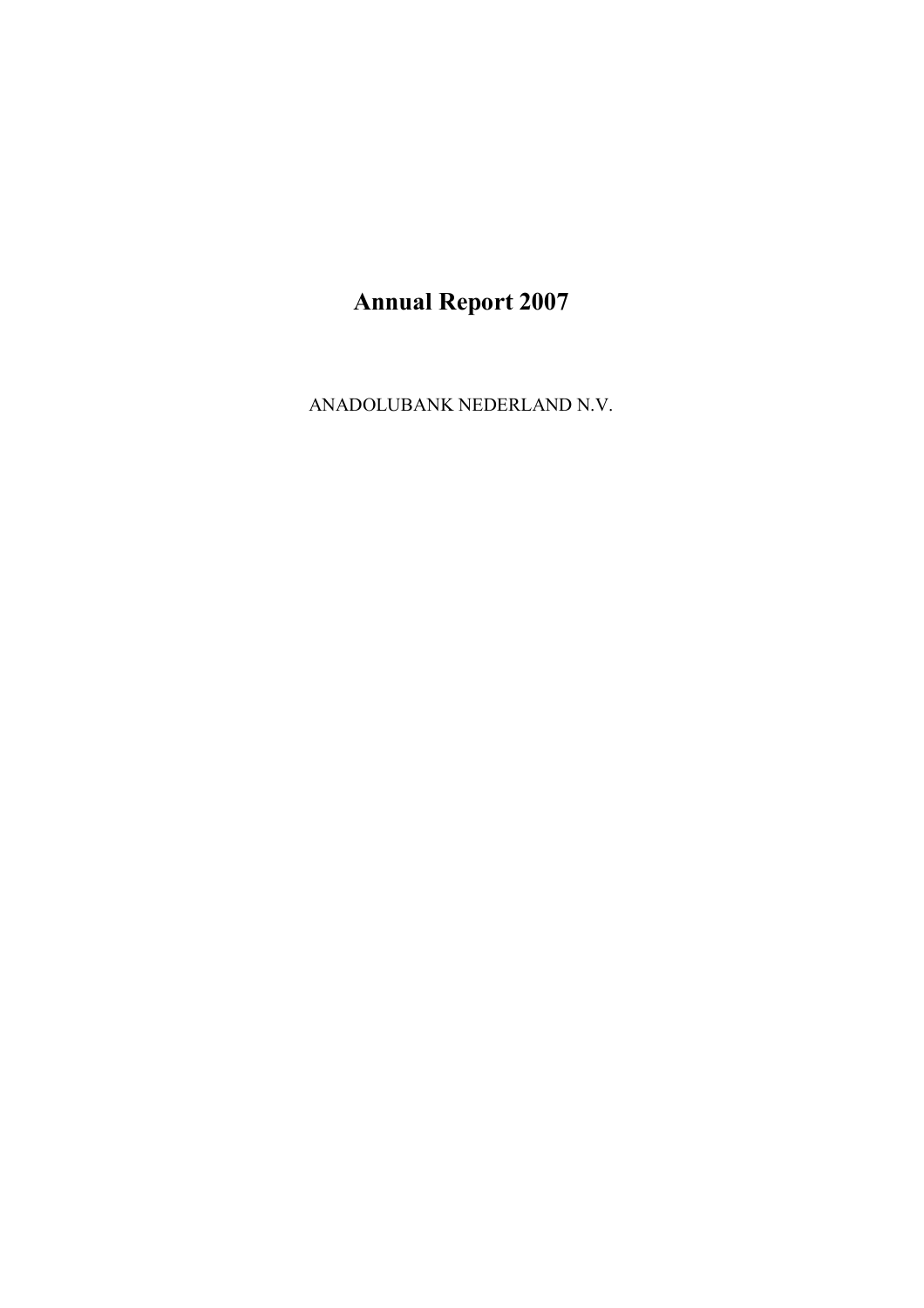# **ANADOLUBANK NEDERLAND N.V.**

# **Table of contents**

| Profile                                                                                                                                                                                   | 3                        |
|-------------------------------------------------------------------------------------------------------------------------------------------------------------------------------------------|--------------------------|
| Report of the Board of Supervisory Directors                                                                                                                                              | 4                        |
| Report of the Management Board                                                                                                                                                            | 5                        |
| Annual accounts<br>Balance sheet<br>Profit and loss account<br>$\bullet$<br>Cash flow statement<br>$\bullet$<br>Statement of movement in equity<br>$\bullet$<br><b>Notes</b><br>$\bullet$ | 8<br>9<br>10<br>11<br>12 |
| Other information<br>Provisions of the articles of association concerning the appropriation of the result<br>Proposed appropriation of the result<br>$\bullet$<br>Auditor's report<br>٠   | 15<br>15<br>16           |
| Officers                                                                                                                                                                                  | 18                       |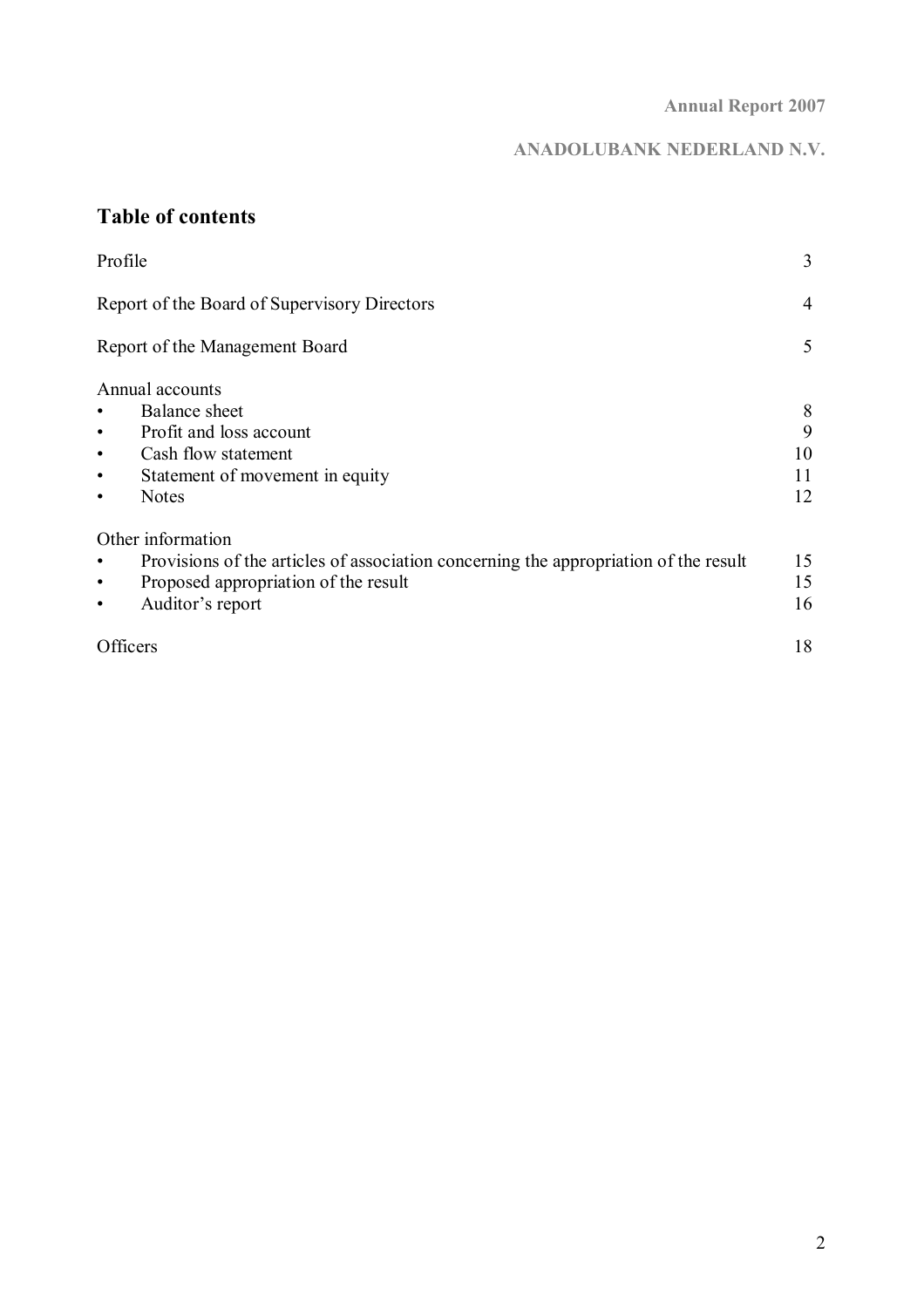#### **ANADOLUBANK NEDERLAND N.V.**

### **Profile**

Anadolubank Nederland N.V. was established in 2006 and was granted a full banking license by De Nederlandsche Bank (Dutch Central Bank) early August 2007. Anadolubank Nederland N.V. has issued a share capital of EUR 15,000,000 and is 100% owned by the Turkish Anadolubank A.Ş. Anadolubank A.Ş. belongs to the Habas Group which is one of the biggest industrial conglomerates of Turkey, operating in industrial and medical gases production, LPG and natural gas distribution, electricity generation, iron and steel manufacturing and industrial facilities construction.

Anadolubank A.Ş. is a commercial bank with 77 branches. Its branch network is still expanding. The bank is comparatively young in the industry, but already has reached a leading position in the sector, thanks to the strength of its shareholders, well-chosen experienced management team and most diligent employees. The bank provides small to medium-sized companies with shortterm working capital and trade finance facilities.

Anadolubank Nederland N.V.'s main focus is on doing business with companies active in import and export between Turkey and member states of the European Union. Being present in the Netherlands, Anadolubank will also focus on the Dutch market, amongst others offering deposits and savings accounts to retail customers.

Anadolubank Nederland N.V. will comply with the international best practices regarding corporate governance.

The Board of Supervisory Directors consists of four members: Mr. Mehmet R. Basaran, Mr. Pulat Akçin, Mr. Engin Turker and Mr. Bram W. Le Coultre. All four members are responsible for the performance of the Board as a whole, where Mr. Pulat Akçin is responsible for risk management, and Mr. Bram W. Le Coultre is responsible for audit.

The Management Board consists of Mr. M.A. Dabak and Mr. D. van Leeuwen, both General Manager of the bank.

Anadolubank Nederland N.V. being a Dutch bank with a Dutch banking license, and belonging to one of the biggest conglomerates of Turkey is in a unique position to offer attractive tariffs to our customers and to fulfill their needs.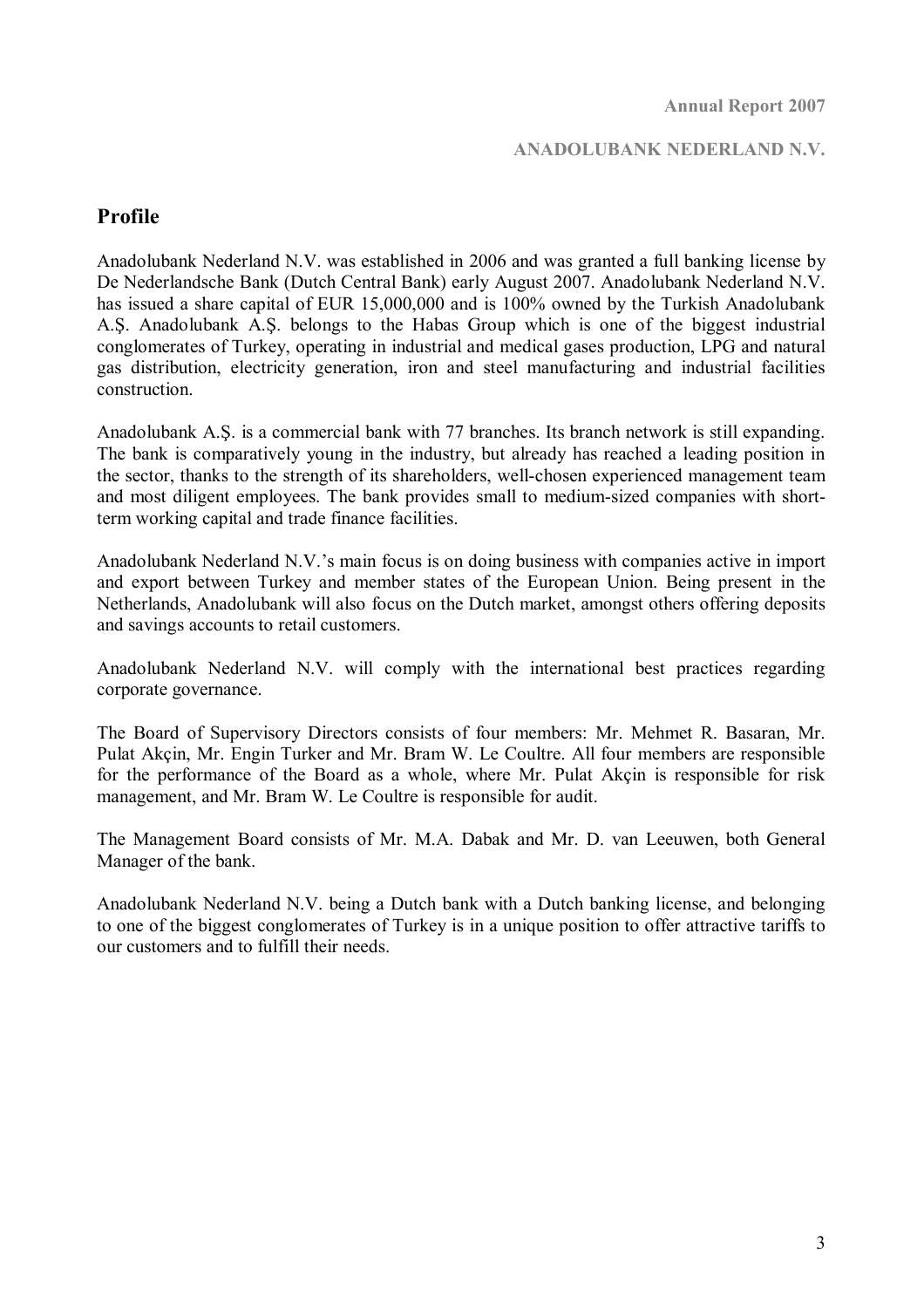#### **ANADOLUBANK NEDERLAND N.V.**

### **Report of the Board of Supervisory Directors**

The Board of Supervisory Directors herewith presents the Annual Report for 2007. The Annual Report includes the Annual Accounts and the auditor's opinion thereto of our external auditor.

The Annual Report has been discussed with the Board of Management and by the Audit Committee.

The annual result for 2007 is EUR 553,098 negative.

We propose to the General Meeting of Shareholders to approve the Annual Accounts 2007, to add the loss for 2007 to the accumulated results and to discharge the Board of Supervisory Directors and the Board of Management.

Amsterdam, 26 February 2008

M.R. Basaran, chairman P. Akçin, vice chairman E. Turker B.W. Le Coultre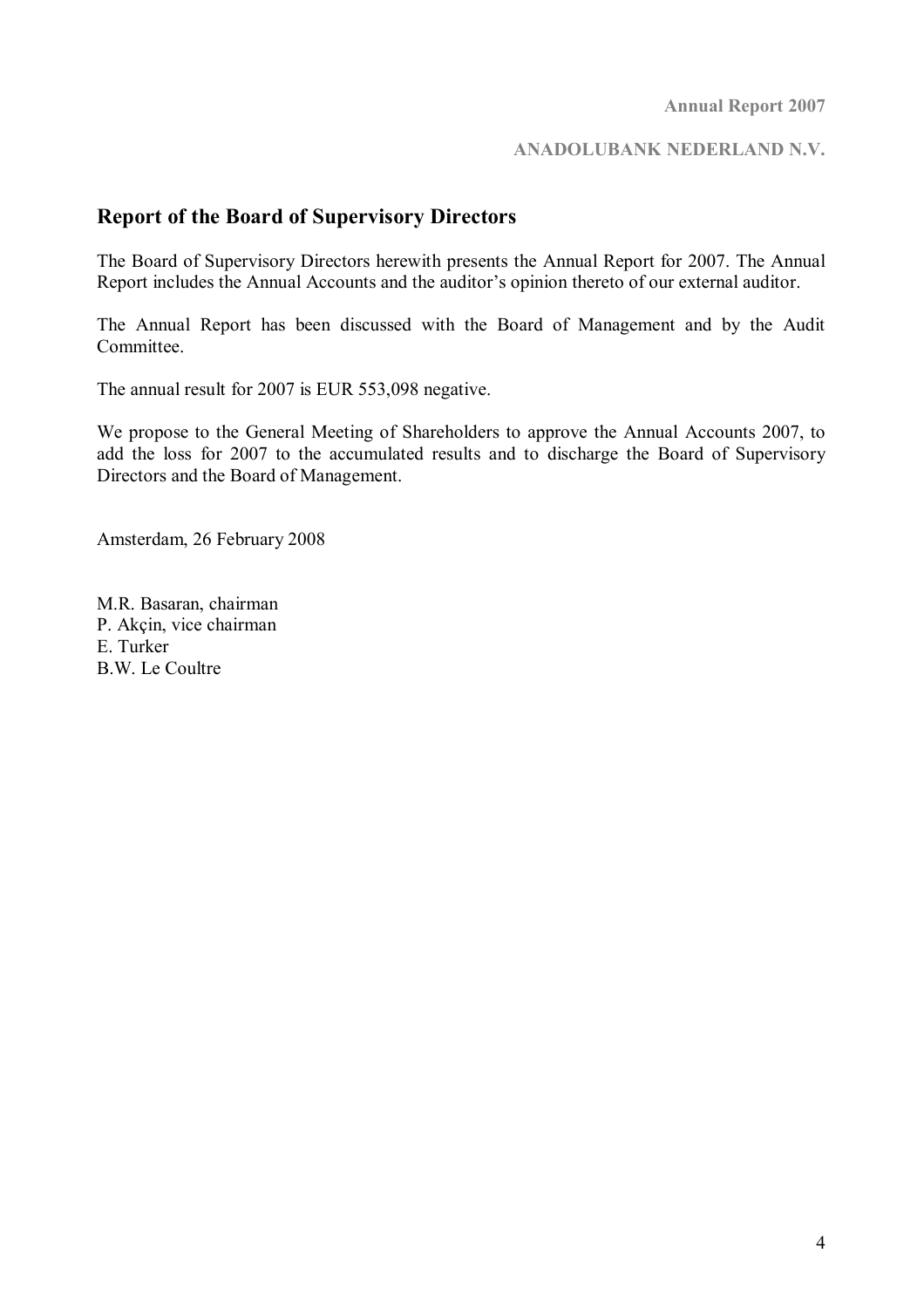#### **ANADOLUBANK NEDERLAND N.V.**

### **Report of the Management Board**

#### **Anadolubank Nederland N.V.**

The year 2007 is and will remain historical for our bank. In 2007 we obtained a full banking license form De Nederlandsche Bank (the Dutch central bank, DNB). Under this license we can perform all bank activities. The bank falls under the supervision of DNB, a central bank with a high reputation.

In 2007 we made all preparations to establish the bank. In August we signed a contract to rent a new office at the south axis of Amsterdam at De Boelelaan, where we moved in late November. Since early 2008 the bank is operational.

#### **Economic situation**

#### *World*

The world economic situation during 2007 saw several turmoils. The crisis on subprime mortgages in the United States of America was the beginning of a much deeper crisis, of which the total effects are still unknown. Oil prices exceed USD 100 per gallon, the FED in America decreased the official interest rates to avoid a recession and gold prices are reaching new records.

#### *Euro zone and the Netherlands*

Contrary to the economic situation in America, in the Euro area the economic growth is on schedule. Due to increased prices of commodities, amongst others oil, and the strong economic growth, the inflation level is currently above 3%. As the European Central Bank (ECB) strives to an inflation rate close to, but not higher than 2% on the mid-term, the current level of 3% is above the target of the ECB. As some parties consider the current inflation levels of a temporary nature, an increase of the official interest rates in the EURO area is still questionable.

In the Netherlands the economy is growing. With an inflation of 1.9%, the level is below the Euro zone average. Also unemployment is below the EU-average. At this moment it cannot be predicted how far the Dutch economy will be affected by the current credit crisis.

#### *Turkey*

Economic developments in Turkey are moving the right way with an annual growth of 4.14% GDP, reaching total GDP of USD 456 billion (September 2006 - September 2007). Total export reached a value of USD 106 billion against total import value of USD 166 billion (both November 2006 - November 2007). The Turkish Central Bank recently decreased the interest to 15.25%. Taking into account the market interest of bonds and an inflation of currently 8.39%, the real interest rate in Turkey is at a level of 9.3%, very interesting for international investors. The economic situation of Turkey makes it an attractive market. Total foreign direct investments in 2007 amounted to USD 19.7 billion. More than 70% of the equities of listed companies are held by foreign investors. Dutch companies made many investments in Turkey making the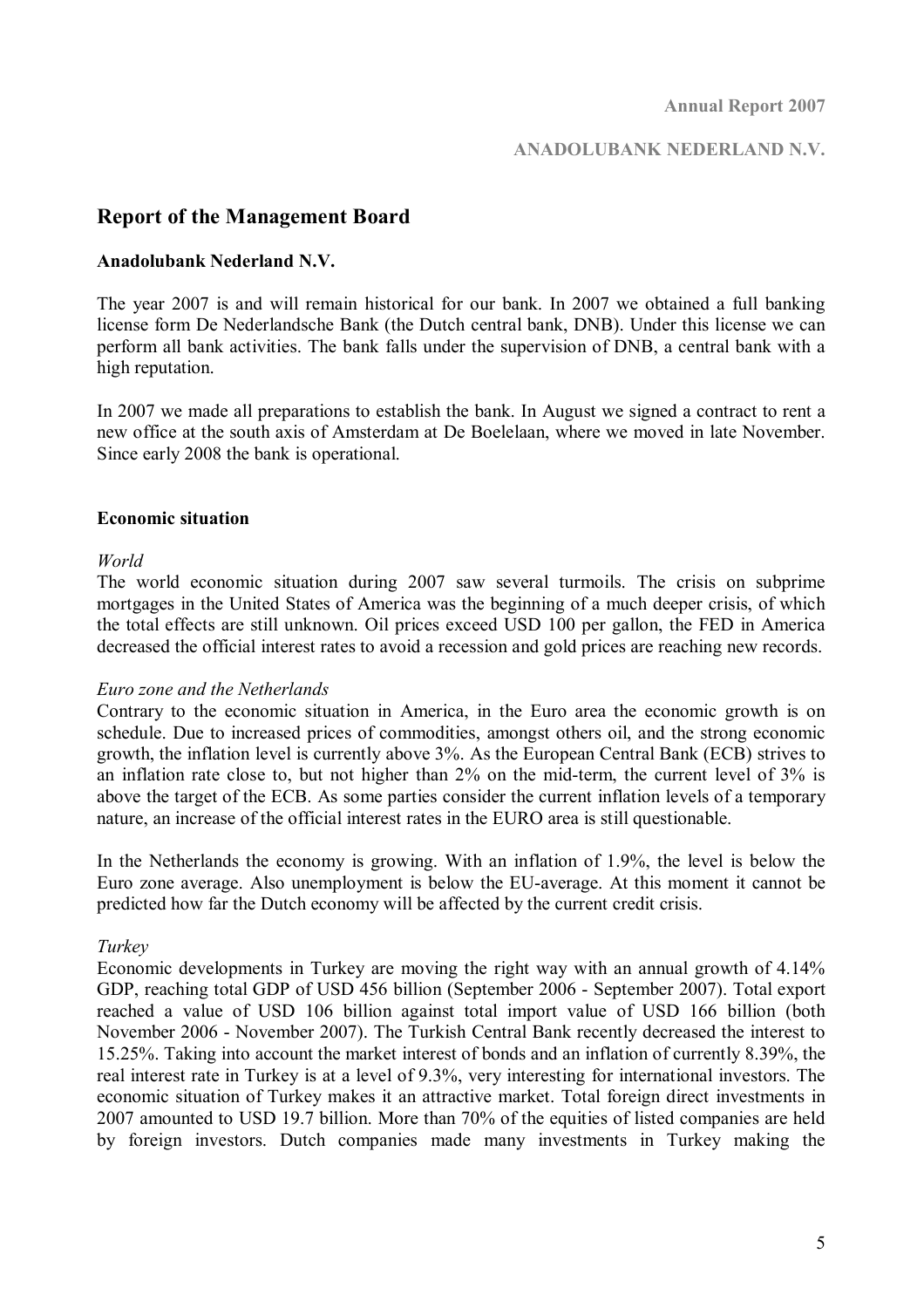**ANADOLUBANK NEDERLAND N.V.** 

Netherlands the biggest foreign investor for 2007. The high real interest levels however caused an overvaluation of the New Turkish Lira compared with the major currencies.

Anadolubank Nederland N.V. will focus amongst others on financing the import and export from Turkey.

#### **Financial position and results**

Originally with a statutory and issued capital of EUR 500,000, the shareholder of the bank decided after the bank license had been granted to increase the statutory and issued share capital to EUR 15,000,000.

The asset total at the end of 2007 amounts to EUR 15 million, mainly consisting of investments in our new office of EUR 0.5 million and balances with banks amounting to EUR 14.4 million. At the liability side the share capital minus accumulated result at the end of 2007 amounts to EUR 14.4 million. Banks amounted to EUR 0.3 million and other liabilities to EUR 0.3 million.

In 2007 the main expenses were made to establish the bank. Total expenses reached EUR 0.8 million over 2007. On interest we received EUR 0.2 million. The result over 2007 was EUR 0.6 million negative.

#### **Corporate governance, Board of Supervisory Directors and Management Board**

The bank will comply with the best international practices on corporate governance. The Board of Supervisory Directors and the Board of Management are both appointed by the Shareholder of the bank.

The Board of Supervisory Directors consists of three members who also have a position in the Board of our shareholder, while one member is from outside the shareholder. Within the Board of Supervisory Directors, the vice chairman is especially assigned with risk management and one of the members with audit. Within the bank we have several committees to control the risks. Next to the bank risk committee and the audit committee, we have a management committee, credit committee, asset & liability committee and an IT committee.

#### **Staff**

Staff plays a key role in the development of Anadolubank Nederland N.V. The bank is now employing 12 staff, expecting to reach more than 20 at the end of 2008. In three years time we are planning to have 30 staff. We consider ourselves favored to have a team of professional people who are very motivated and show their strong commitment to build up this bank.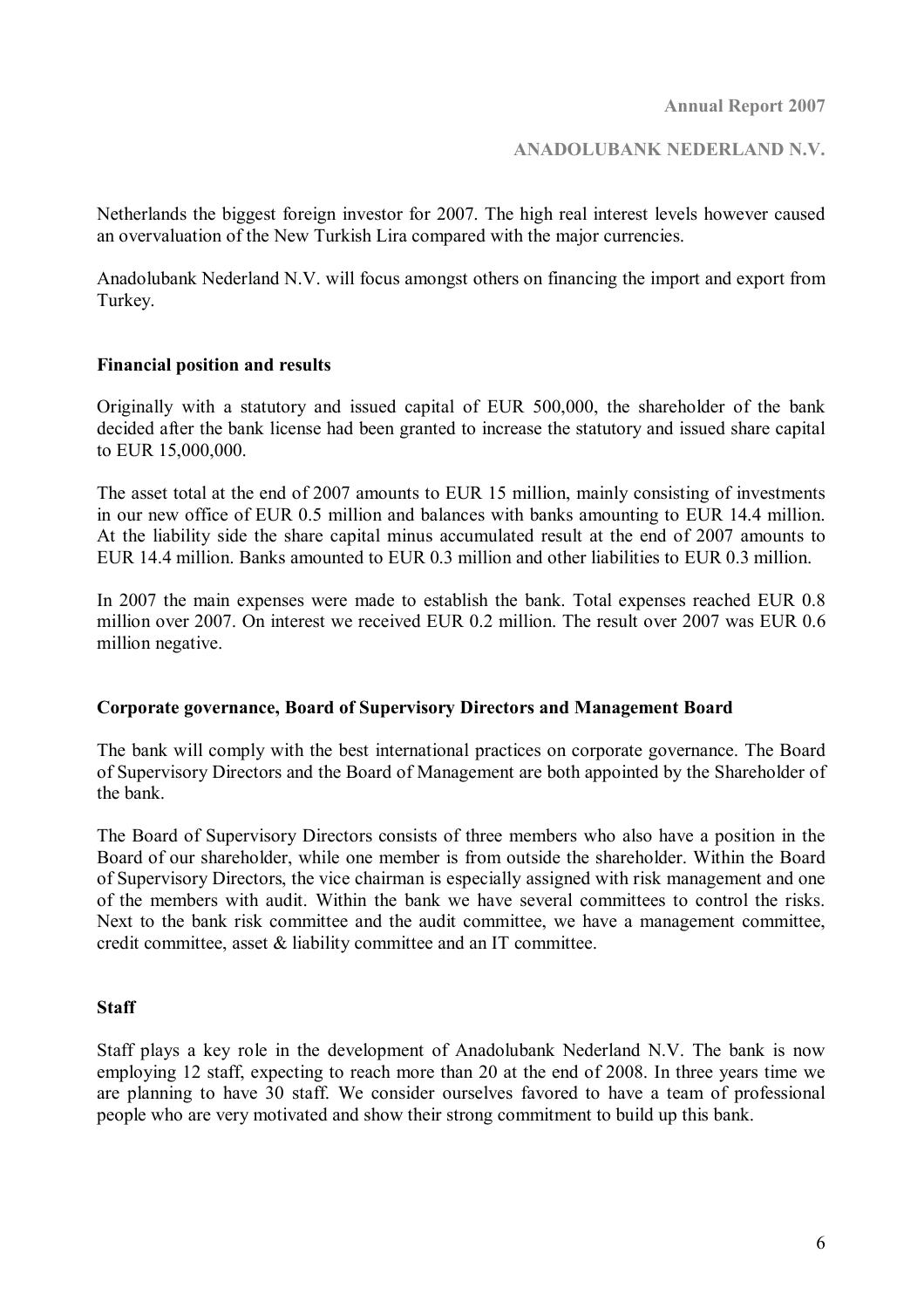#### **ANADOLUBANK NEDERLAND N.V.**

#### **Prospects for 2008**

The operations of the bank started early 2008. At the time of writing this report we already have more than 35 counterparts, reaching an asset total of EUR 52 million. We expect to reach an asset total of EUR 120 million by the end of 2008.

We expect to reach a break-even result for the first time over the month October of this year, resulting in a loss over the whole financial year. Starting 2009 we expect to be profitable each month, resulting in a positive result over the whole financial year.

Amsterdam, 26 February 2008

Management Board

M.A. Dabak, General Manager D. van Leeuwen RA, General Manager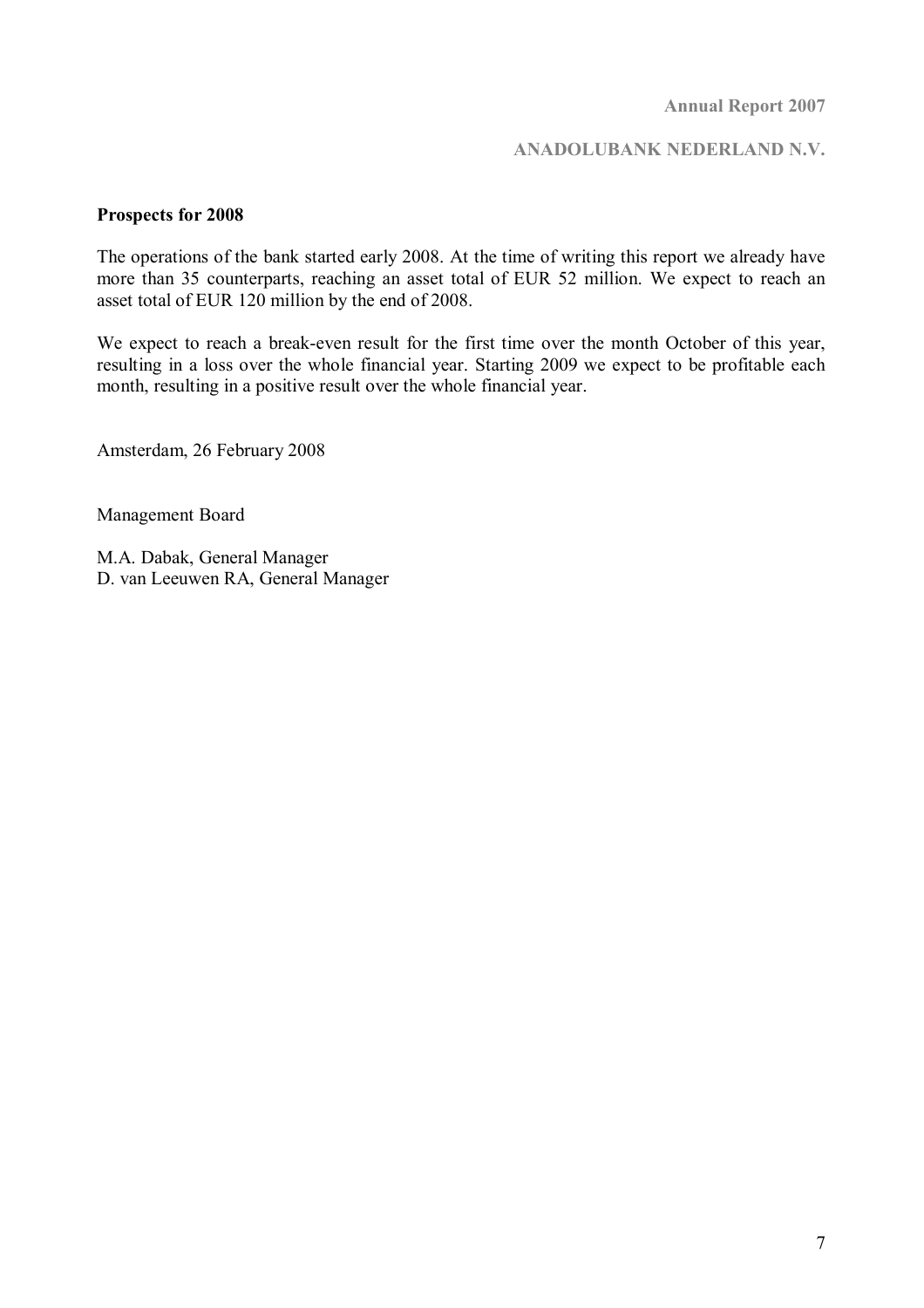# **ANADOLUBANK NEDERLAND N.V.**

# **Balance sheet**

(before appropriation of results)

| <b>Assets</b>                       |                      |                  |          |
|-------------------------------------|----------------------|------------------|----------|
|                                     | 31 December 2007     | 31 December 2006 |          |
|                                     | €<br>€               | €                | €        |
| <b>Banks</b>                        | 14,374,476           |                  | 501,657  |
| Property and equipment              | 492,066              |                  | $\theta$ |
| Prepayment and accrued income       | 25,387               |                  | 2,241    |
| Other assets                        | 47,837               |                  | 4,000    |
| <b>Total assets</b>                 | 14,939,766           |                  | 507,898  |
| <b>Liabilities</b>                  |                      |                  |          |
| <b>Banks</b>                        | 274,172              |                  | 64,629   |
| Other liabilities                   | 141,104              |                  | 1,131    |
| Accruals and deferred income        | 140,443              |                  | 4,993    |
|                                     | $\overline{555,719}$ |                  | 70,753   |
| Paid-in capital                     | 15,000,000           | 500,000          |          |
| Accumulated results                 | (62, 855)            | $\boldsymbol{0}$ |          |
| Result financial year               | (553,098)            | (62, 855)        |          |
|                                     | 14,384,047           |                  | 437,145  |
| <b>Total liabilities and equity</b> | 14,939,766           |                  | 507,898  |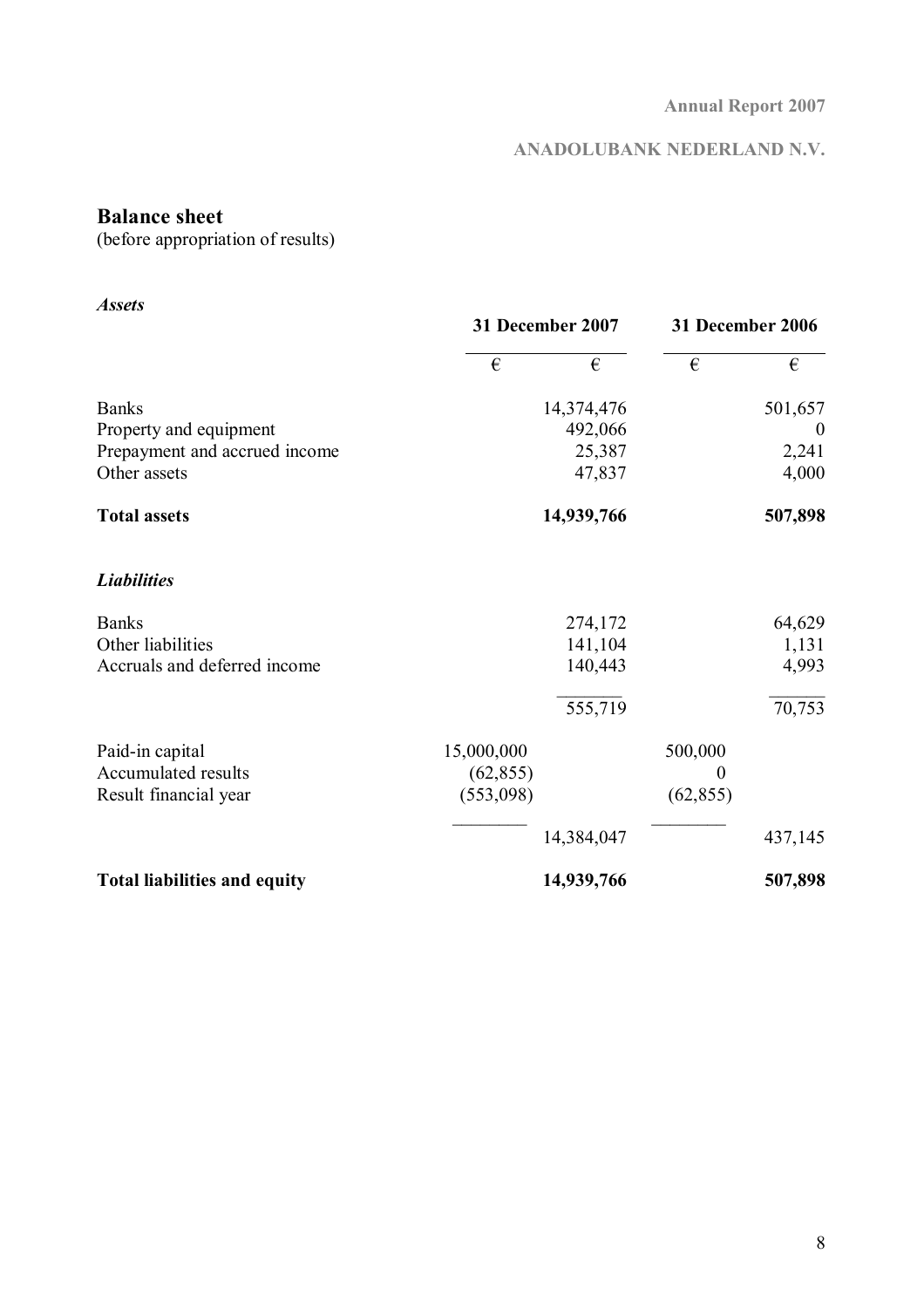# **ANADOLUBANK NEDERLAND N.V.**

# **Profit and loss account**

|                                         |          | 2007           |          | 2006             |
|-----------------------------------------|----------|----------------|----------|------------------|
|                                         | €        | €              | €        | €                |
| <b>Income</b>                           |          |                |          |                  |
| Interest income                         | 217,180  |                | 1,054    |                  |
| Interest expense                        | $\theta$ |                | $\theta$ |                  |
| <b>Total income</b>                     |          | 217,180        |          | 1,054            |
| <b>Operating expenses</b>               |          |                |          |                  |
| Staff costs                             | 453,408  |                | 433      |                  |
| Other administrative expenses           | 308,523  |                | 63,476   |                  |
| Depreciation                            | 8,347    |                | 0        |                  |
| <b>Total operating expenses</b>         |          | 770,278        |          | 63,909           |
| <b>Operating result before taxation</b> |          | (553,098)      |          | (62, 855)        |
| Taxation                                |          | $\overline{0}$ |          | $\boldsymbol{0}$ |
| <b>Result after tax</b>                 |          | (553,098)      |          | (62, 855)        |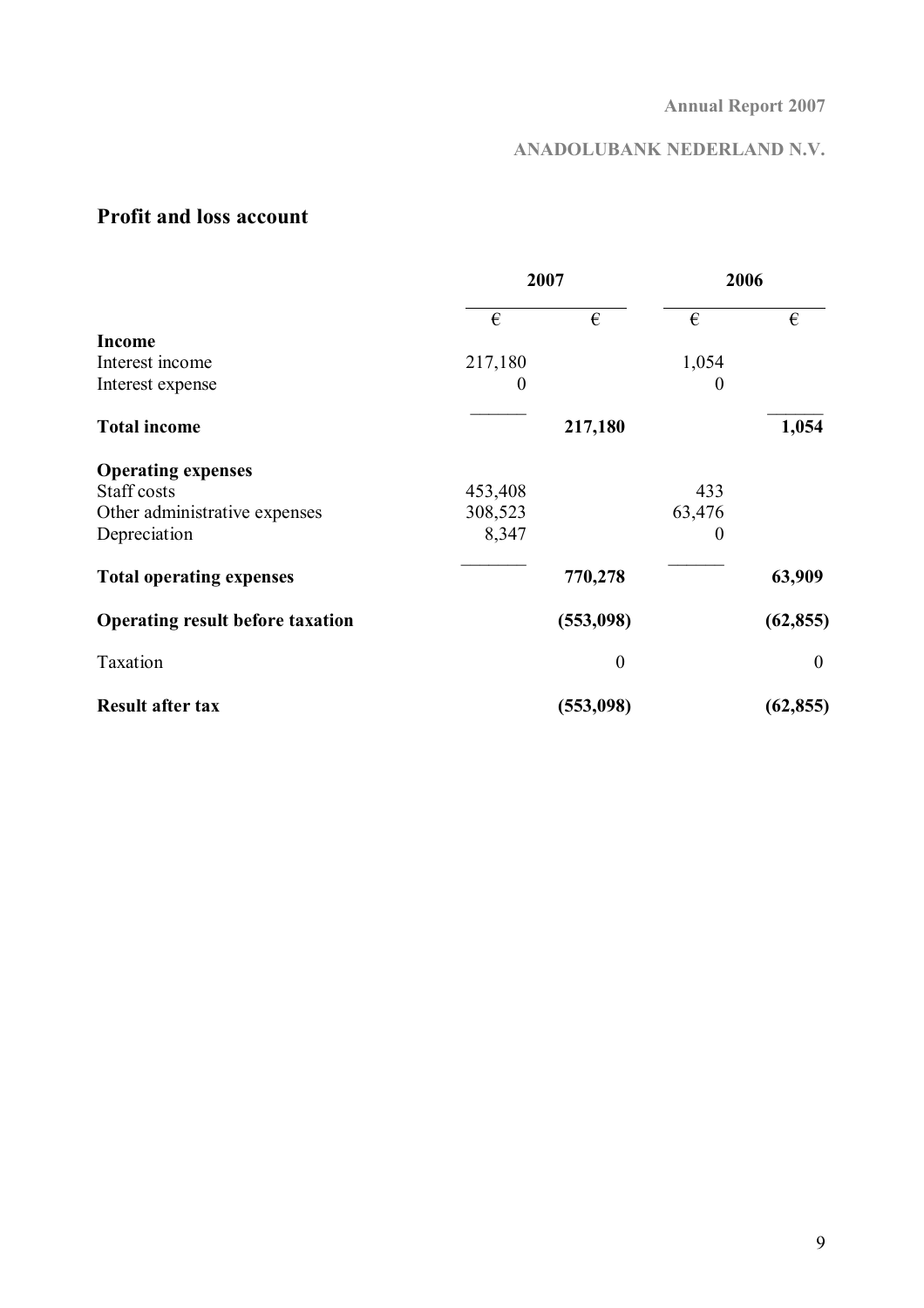# **ANADOLUBANK NEDERLAND N.V.**

# **Cash flow statement**

|                                         | 2007      |                | 2006      |                  |
|-----------------------------------------|-----------|----------------|-----------|------------------|
|                                         | €         | €              | €         | €                |
| Net cash flow from operating activities |           |                |           |                  |
| Result after tax                        | (553,098) |                | (62, 855) |                  |
| Adjusted for depreciation               | 8,347     |                | 0         |                  |
|                                         |           | (544, 751)     |           | (62, 855)        |
| Banks - assets                          |           | (14, 354, 493) |           | $\boldsymbol{0}$ |
| Prepayment and accrued income           |           | (23, 146)      |           | (2,241)          |
| Other assets                            |           | (43, 837)      |           | (4,000)          |
| <b>Banks</b> - liabilities              |           | 209,543        |           | 64,629           |
| Other liabilities                       |           | 139,973        |           | 1,131            |
| Accruals and deferred income            |           | 135,450        |           | 4,993            |
|                                         |           | (14, 481, 261) |           | 1,657            |
| Net cash flow from investing activities |           |                |           |                  |
| Investment in property and equipment    |           | (500, 413)     |           | $\boldsymbol{0}$ |
| Net cash flow from financing activities |           |                |           |                  |
| Issue of shares                         |           | 14,500,000     |           | 500,000          |
| Net cash flow                           |           | (481, 674)     |           | 501,657          |
| Cash balance 1 January                  |           | 501,657        |           | $\Omega$         |
| Cash balance 31 December                |           | 19,983         |           | 501,657          |
|                                         |           | (481, 674)     |           | 501,657          |

Cash represents the balance of the current accounts with banks.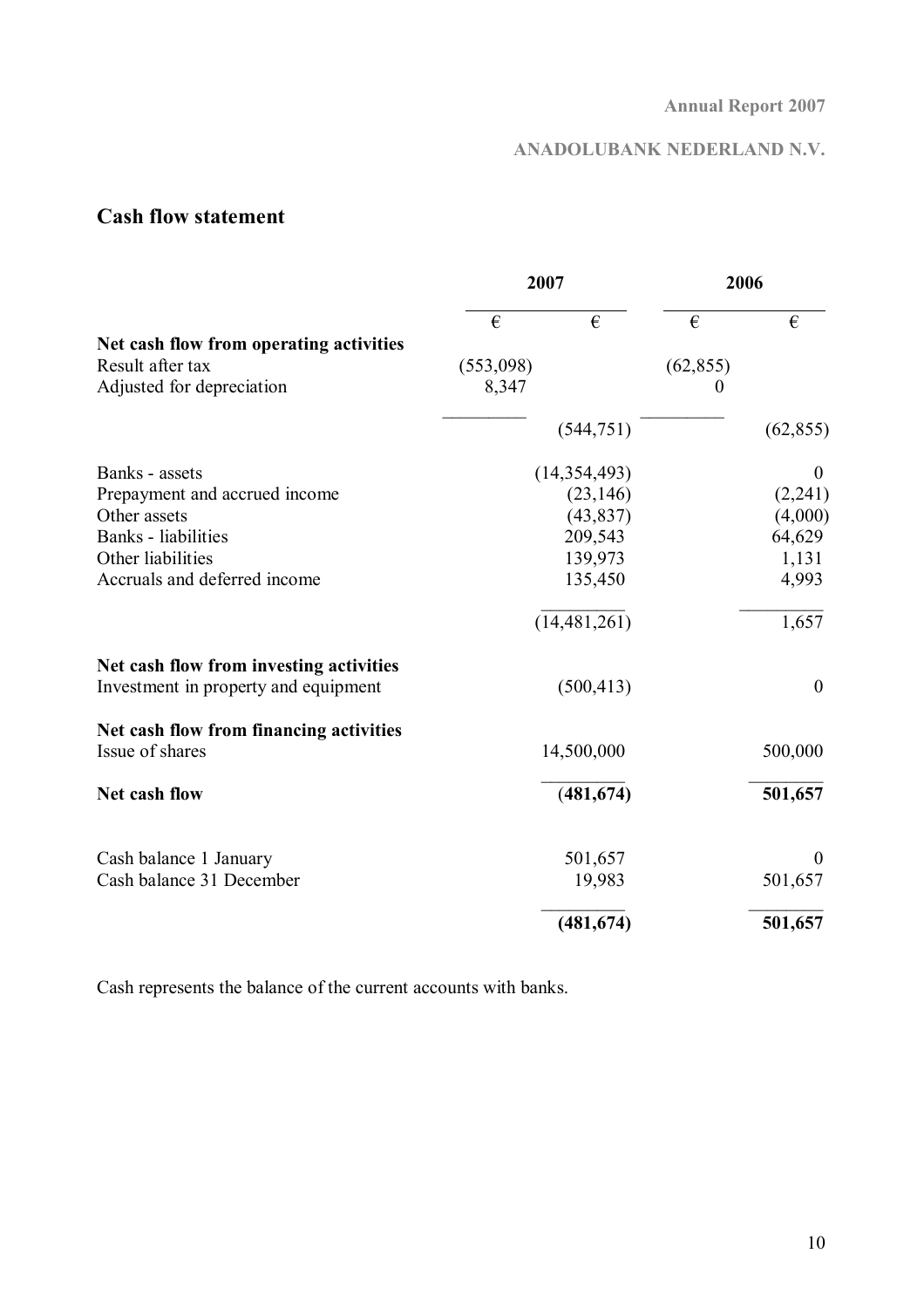# **ANADOLUBANK NEDERLAND N.V.**

# **Statement of movement in equity**

|                                  | Paid-in<br>capital | Accum.<br>result | <b>Result</b><br>financial<br>year | <b>Total</b>   |
|----------------------------------|--------------------|------------------|------------------------------------|----------------|
|                                  | €                  | €                | €                                  | €              |
| Issue of shares in 2006          | 500,000            | $\boldsymbol{0}$ | $\theta$                           | 500,000        |
| Result for 2006                  | 0                  | $\boldsymbol{0}$ | (62, 855)                          | (62, 855)      |
| 31 December 2006                 | 500,000            | $\boldsymbol{0}$ | (62, 855)                          | (437, 145)     |
| Appropriation of the 2006 result | $\theta$           | (62, 855)        | 62,855                             | $\Omega$       |
| Issue of shares in 2007          | 14,500,000         | $\theta$         | $\theta$                           | 14,500,000     |
| Result for 2007                  | $\theta$           | $\boldsymbol{0}$ | (553,098)                          | (553,098)      |
| 31 December 2007                 | 15,000,000         | (62, 855)        | (553,098)                          | (14, 384, 047) |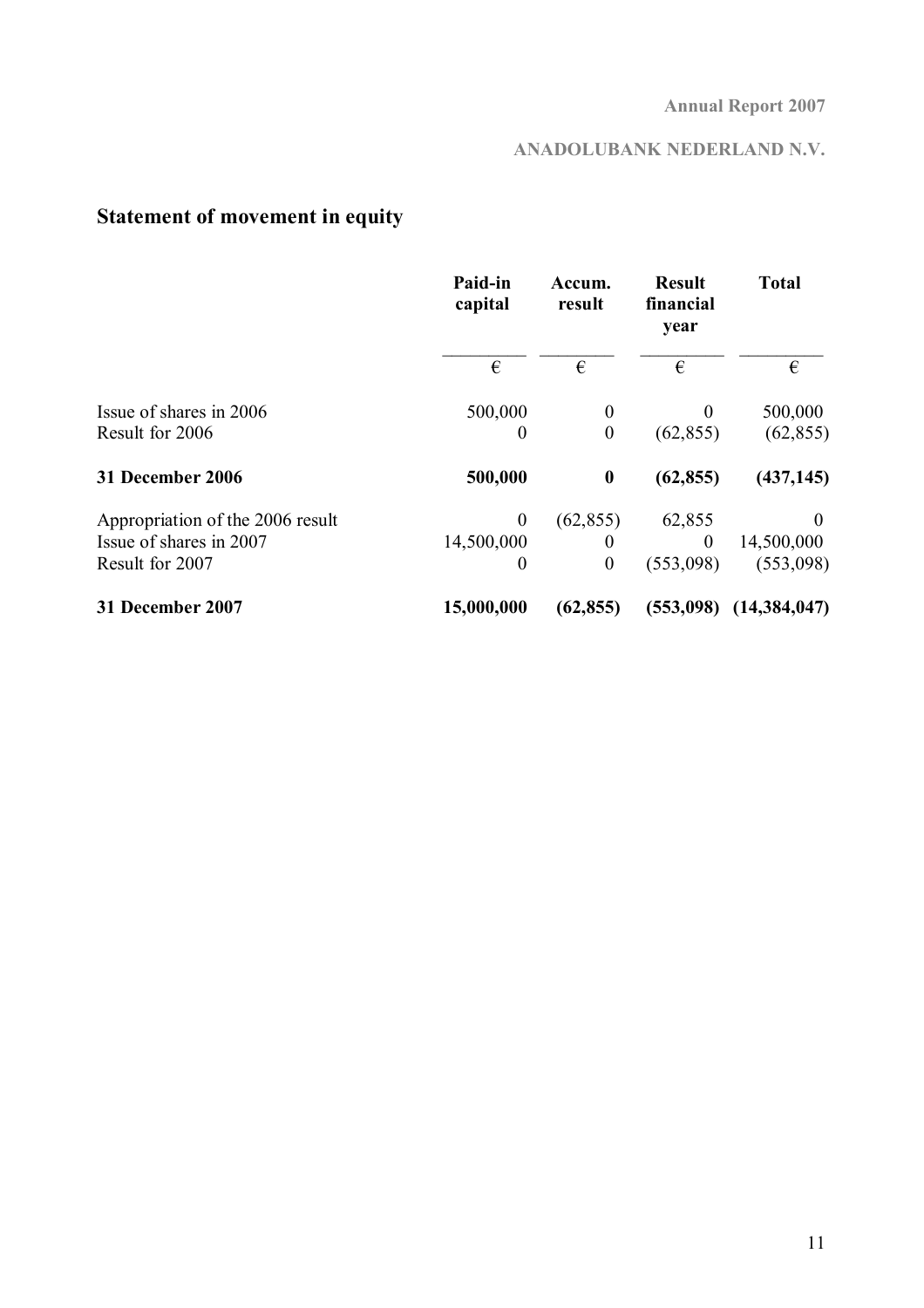### **ANADOLUBANK NEDERLAND N.V.**

### **Notes**

#### **General**

#### *Activities*

The main activity of Anadolubank Nederland N.V. is exercising the business of a credit institution. The bank has been founded on 5 April 2006 and the statutory business location is Amsterdam.

#### *Banking permit*

The Dutch central bank granted a license to the bank as per 2 August 2007.

#### *Personnel*

During the financial year on average the bank employed 3 persons (2006: 0).

#### *Group structure*

The bank is a wholly owned subsidiary of Anadolubank A.S., which is incorporated in Turkey.

#### **Accounting principles**

#### *General*

The Bank's financial statements are prepared in accordance with Book 2 of the Dutch Civil Code and the Guidelines of the Dutch Accounting Standards Board.

#### *Tangible fixed assets*

The tangible fixed assets are valued at purchase price minus the accumulated depreciations based on the expected economical lifetime. When applicable, residual value will be taken into account.

The yearly depreciation percentages are:

| Office decoration | 20% |
|-------------------|-----|
| Automation        | 20% |
| Office furniture  | 20% |

#### *Receivables*

Receivables are valued at amortised cost, less impairment if any.

*Taxes* 

Taxes are taken into account according to the effective tax rate. Deferred tax assets are accounted for if and when collection will be more likely than not.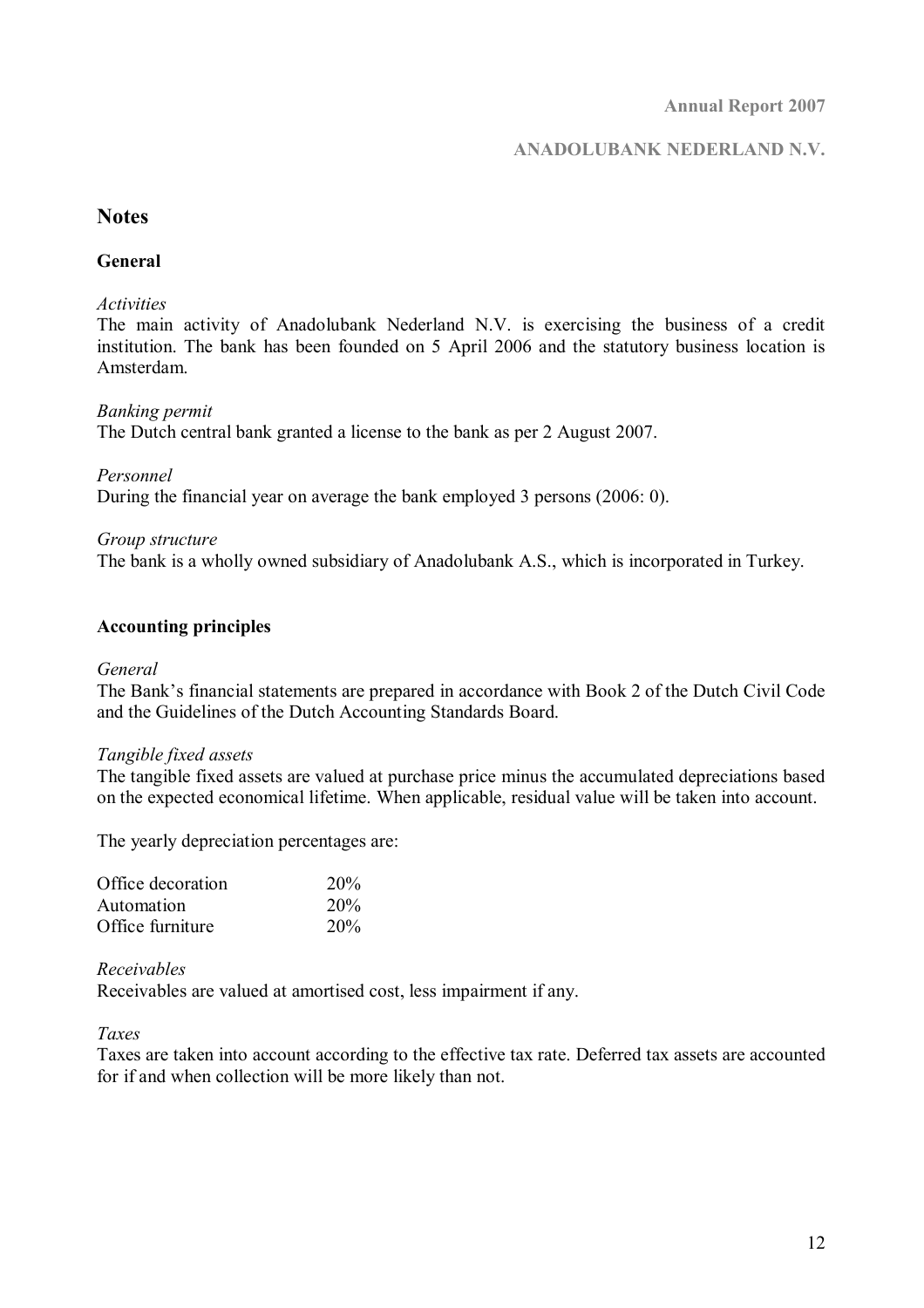### **ANADOLUBANK NEDERLAND N.V.**

#### **Notes to the balance sheet**

*Banks – assets* 

|                                                 | 2007       | 2006     |
|-------------------------------------------------|------------|----------|
|                                                 | €          | €        |
| Payable on demand                               | 19,983     | 501,657  |
| Remaining term $\leq 1$ month, at 3.8% interest | 14,300,000 | $\theta$ |
| Remaining term $1 - 5$ years                    | 54,493     | $\theta$ |
| <b>Total</b>                                    | 14,374,476 | 501,657  |

#### *Property and equipment*

|                                                     | Office<br>decoration | Auto-<br>mation    | Office<br>furniture | Total              |
|-----------------------------------------------------|----------------------|--------------------|---------------------|--------------------|
|                                                     | €                    | €                  | €                   | €                  |
| Investments during 2007<br>Depreciation during 2007 | 304,567<br>(5,343)   | 156,556<br>(2,666) | 39,290<br>(338)     | 500,413<br>(8,347) |
| <b>Balance as at 31 December 2007</b>               | 299,224              | 153,890            | 38,952              | 492,066            |

#### *Banks - liabilities*

This item comprises of a liability to the parent company Anadolubank A.Ş. in Turkey.

#### *Shareholder's equity*

The authorised share capital as per 31 December 2007 amounts to  $\epsilon$  15,000,000, divided in shares of  $\epsilon$  1,000.

The bank amply complies with the solvency requirements of the Dutch central bank.

#### *Long-term commitments*

The bank has entered into a long-term financial obligation with a duration of 5 years for the rental of an office ( $\epsilon$  217,974 a year).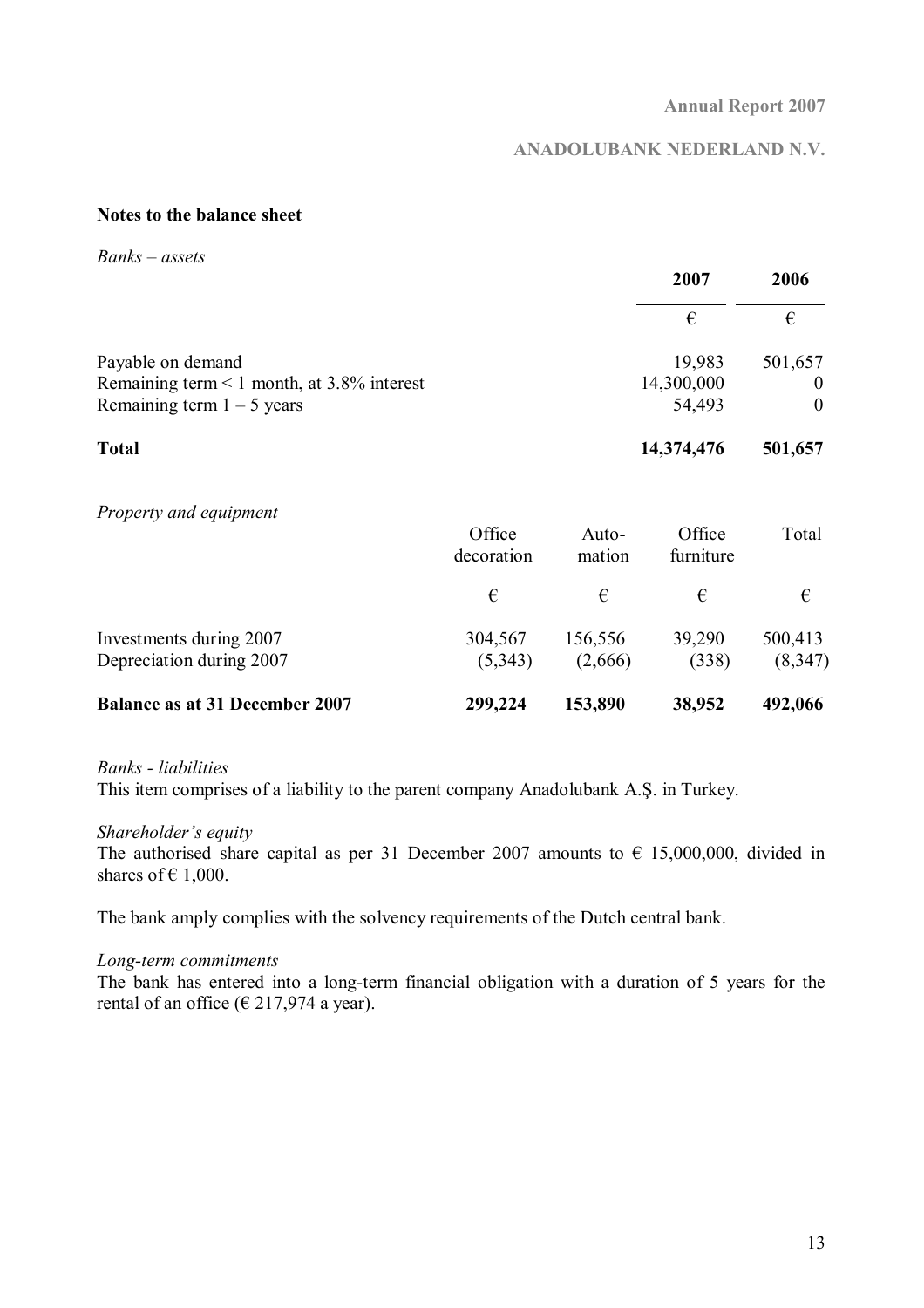# **ANADOLUBANK NEDERLAND N.V.**

### **Notes to the profit and loss account**

| Staff costs      | 2007    | 2006             |
|------------------|---------|------------------|
|                  | €       | €                |
| Salary costs     | 396,373 | $\boldsymbol{0}$ |
| Social charges   | 28,320  | $\boldsymbol{0}$ |
| Pension expenses | 28,715  | $\boldsymbol{0}$ |
| <b>Total</b>     | 453,408 | $\boldsymbol{0}$ |

*Remuneration of the Board of Supervisory Directors and the Management Board* 

The remuneration relates to the 11 month period 1 February 2007 – 31 December 2007.

|                                | 2007    | 2006           |
|--------------------------------|---------|----------------|
|                                | €       | €              |
| Board of Supervisory Directors | 37,879  | $\overline{0}$ |
| Management Board               | 253,415 | $\overline{0}$ |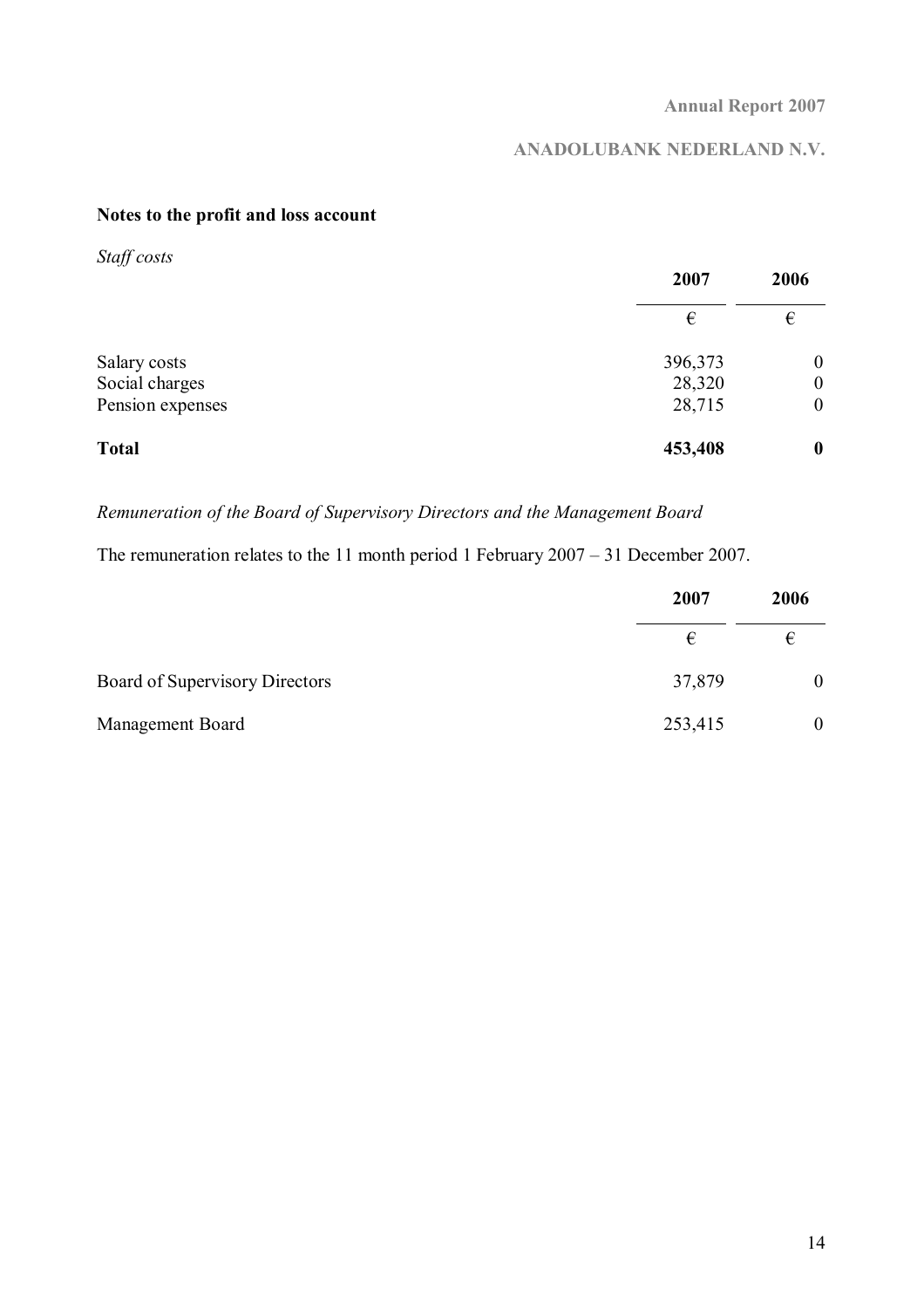**ANADOLUBANK NEDERLAND N.V.** 

### **Other information**

#### **Provisions of the articles of association concerning the appropriation of the result**

Profits are at the disposition of the General Meeting of Shareholders. Distribution of profit will only take place if the shareholder's equity of the company exceeds the issued share capital, plus the reserves which have to be kept pursuant to the law.

#### **Proposed appropriation of result**

Addition accumulated results  $\epsilon$  (553,098)

### **Management Board**

Amsterdam, 26 February 2008

M.A. Dabak D. van Leeuwen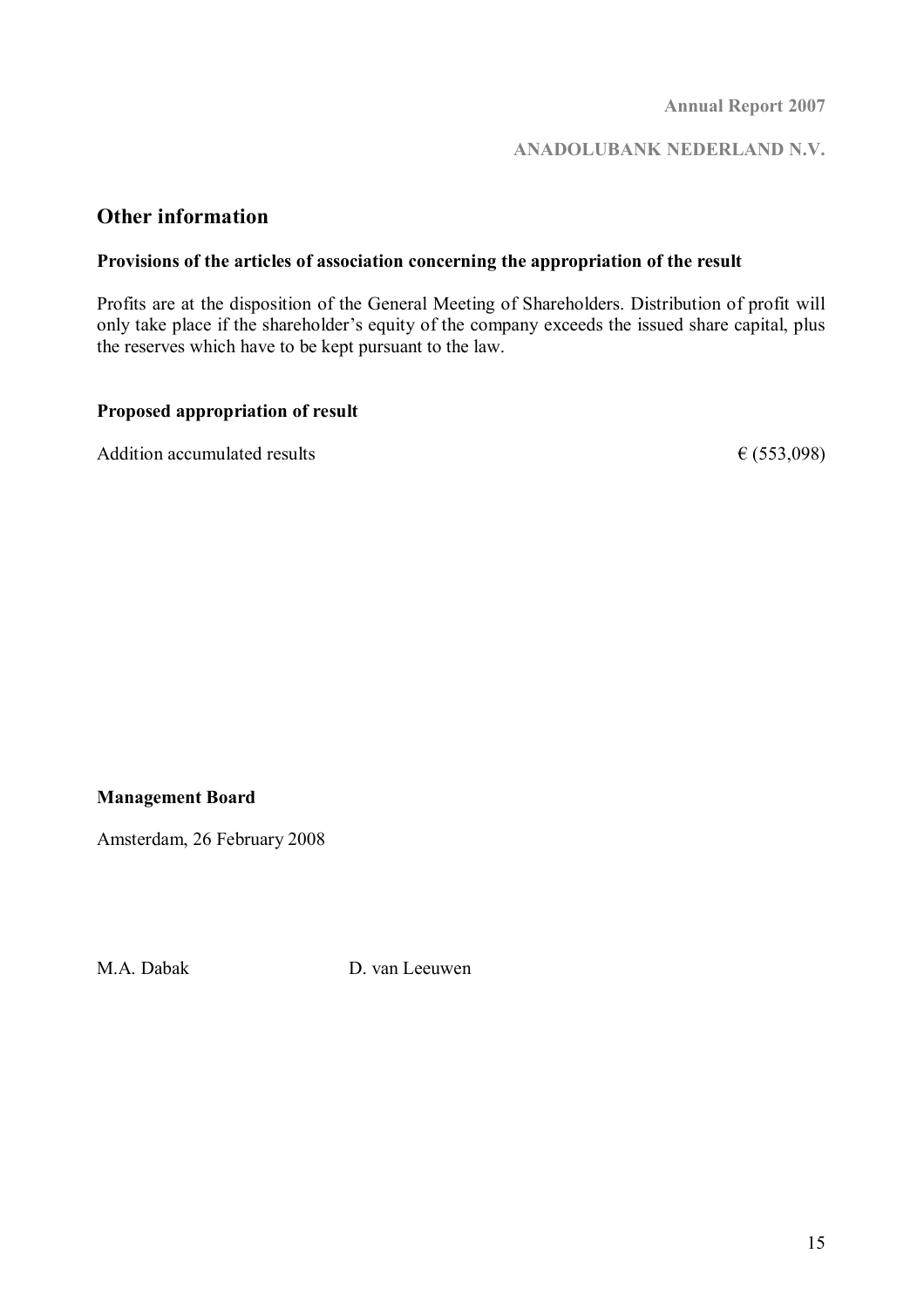To: the Board of Supervisory Directors and the Management Board of Anadolubank Nederland N.V.

#### **AUDITOR'S REPORT**

#### **Report on the annual accounts**

We have audited the annual accounts 2007 of Anadolubank Nederland N.V., Amsterdam, which comprise the balance sheet as at 31 December 2007, the profit and loss account, the cash flow statement, the statement of movement in equity for the year then ended and the notes.

#### *Management's responsibility*

Management is responsible for the preparation and fair presentation of the annual accounts and for the preparation of the report of the Management Board, both in accordance with Part 9 of Book 2 of the Netherlands Civil Code. This responsibility includes: designing, implementing and maintaining internal control relevant to the preparation and fair presentation of the annual accounts that are free from material misstatement, whether due to fraud or error; selecting and applying appropriate accounting policies; and making accounting estimates that are reasonable in the circumstances.

#### *Auditor's responsibility*

Our responsibility is to express an opinion on the annual accounts based on our audit. We conducted our audit in accordance with Dutch law. This law requires that we comply with ethical requirements and plan and perform the audit to obtain reasonable assurance whether the annual accounts are free from material misstatement.

An audit involves performing procedures to obtain audit evidence about the amounts and disclosures in the annual accounts. The procedures selected depend on the auditor's judgment, including the assessment of the risks of material misstatement of the annual accounts, whether due to fraud or error. In making those risk assessments, the auditor considers internal control relevant to the entity's preparation and fair presentation of the annual accounts in order to design audit procedures that are appropriate in the circumstances, but not for the purpose of expressing an opinion on the effectiveness of the entity's internal control. An audit also includes evaluating the appropriateness of accounting policies used and the reasonableness of accounting estimates made by management, as well as evaluating the overall presentation of the annual accounts.

We believe that the audit evidence we have obtained is sufficient and appropriate to provide a basis for our audit opinion.

#### *Opinion*

In our opinion, the annual accounts give a true and fair view of the financial position of Anadolubank Nederland N.V. as at 31 December 2007, and of its result for the year then ended in accordance with Part 9 of Book 2 of the Netherlands Civil Code.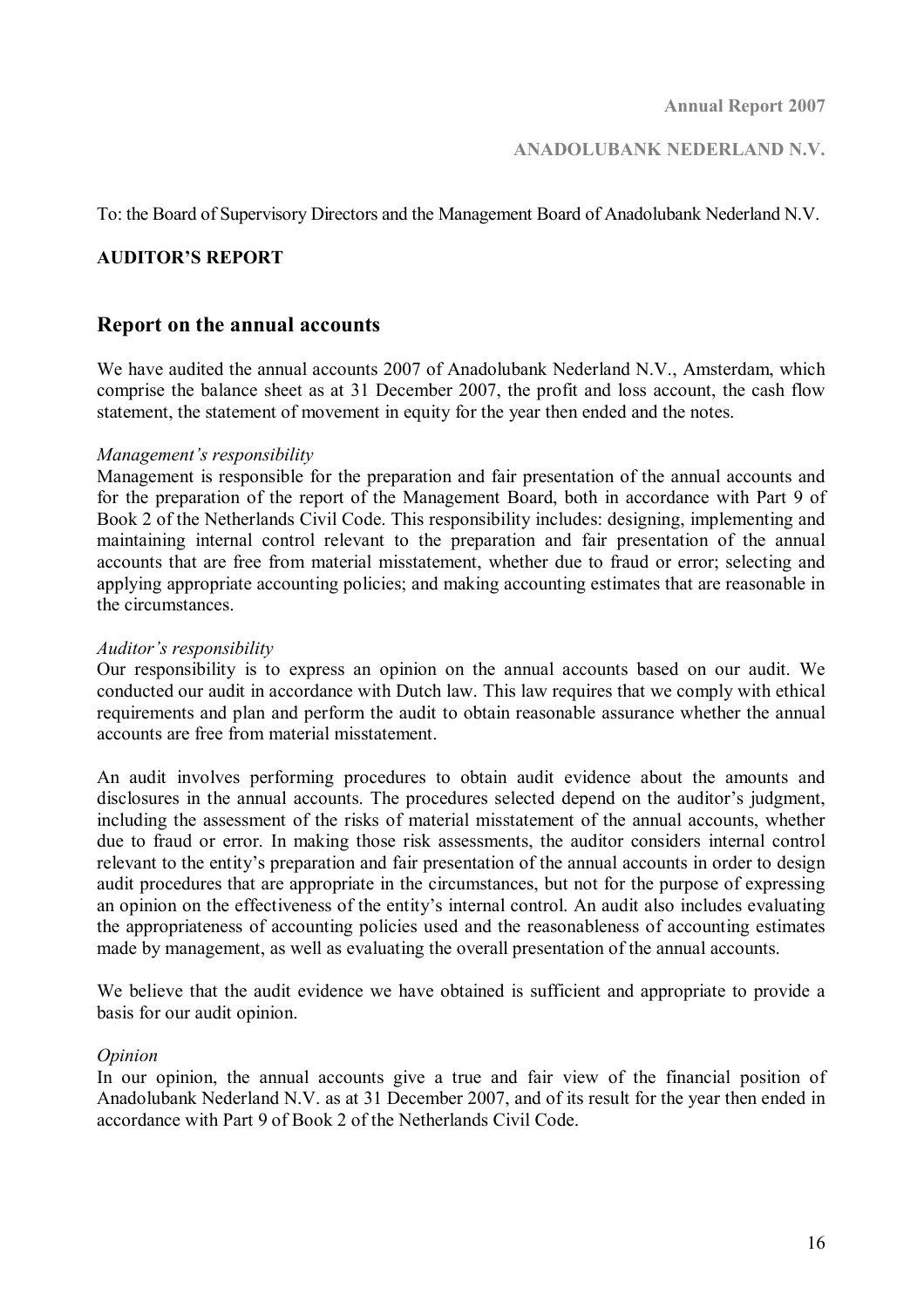**ANADOLUBANK NEDERLAND N.V.** 

## **Report on other legal and regulatory requirements**

Pursuant to the legal requirement under 2:393 sub 5 part e of the Netherlands Civil Code, we report, to the extent of our competence, that the report of the Management Board is consistent with the annual accounts as required by 2:391 sub 4 of the Netherlands Civil Code.

Amsterdam, 26 February 2008

for Ernst & Young Accountants

signed by J.W. Moison